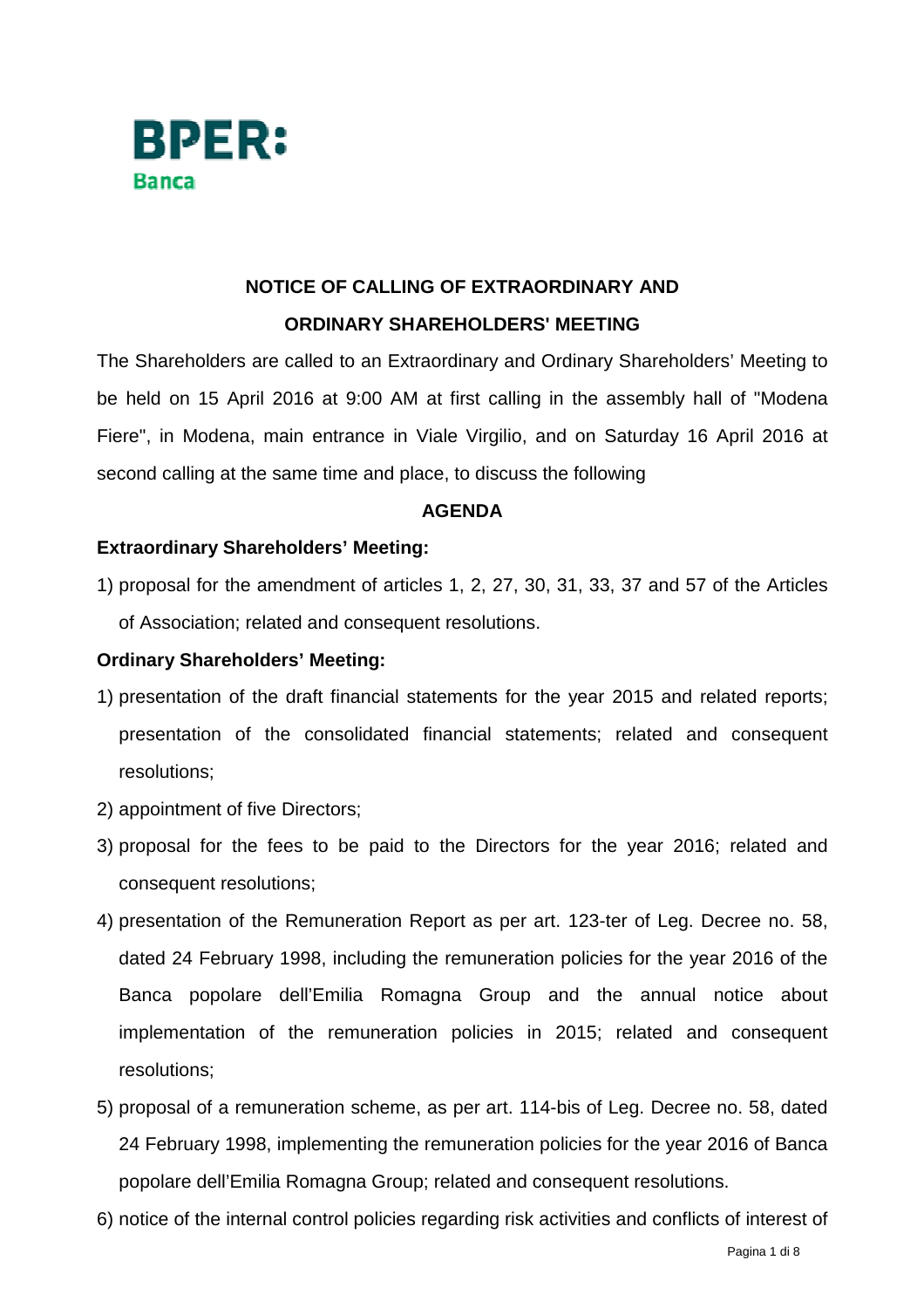related parties, in implementation of the provisions of Circular no. 263 dated 27 December 2006 of the Bank of Italy. Three-year review.

Pursuant to art. 24, para. 9 of the Articles of Association - during the Shareholders' Meeting and without the need to attend in person or by proxy at the assembly hall of "Modena Fiere" - the Members who so desire may exercise a secret ballot on the items addressed in item 2) on the Agenda of the Ordinary Meeting, by using electronic means, with the formal methods indicated below. For this purpose, the Members can go to the Voting Centres at the venues set up specially for this purpose: in Modena, Viale Virgilio 52/h – 52/i; in Avellino, Collina Liguorini, at the Centro Direzionale of Banca popolare dell'Emilia Romagna; in Lamezia Terme (CZ), Zona Industriale – Area ex Sir – Comparto 15, at Fondazione Mediterranea Terina. BPER staff will be present at the Voting Centres to assist.

**\*\*\*\*\*\*\***

## **Instructions**

#### **1) Procedures for taking part in and voting at the Shareholders' Meeting**

Shareholders are entitled to attend the Shareholders' Meeting and exercise their right to vote - also at the Voting Centres, and limited to the secret ballot under item 2) on the Agenda during the Ordinary Meeting providing they have been registered in the Shareholders' Register for at least ninety days and hold the minimum number of shares required to qualify as a Member pursuant to art. 8 of the Articles of Association and art. 6 of the Regulations governing the Admission of Members (100 shares as confirmed with the resolution of the Board of Directors dated 20 October 2015), and providing the relevant communication sent by the authorised Intermediary has been received before the start of each session of the Shareholders' Meeting. Members must therefore ask the intermediaries with whom their shares are registered to send the required notice.

Members owning shares not yet dematerialised have to deliver their share certificates to an approved Intermediary beforehand, in due time to be registered in the centralised management system following the dematerialisation procedure.

#### **2) Additions to the Agenda**

Within ten days from publication of the notice of calling of the Meeting, a number consisting of not less than one fiftieth of the Members entitled to vote at the date of the request or Members owning, individually or jointly, a stake of not less than one fiftieth of the share capital can ask for additional items to be added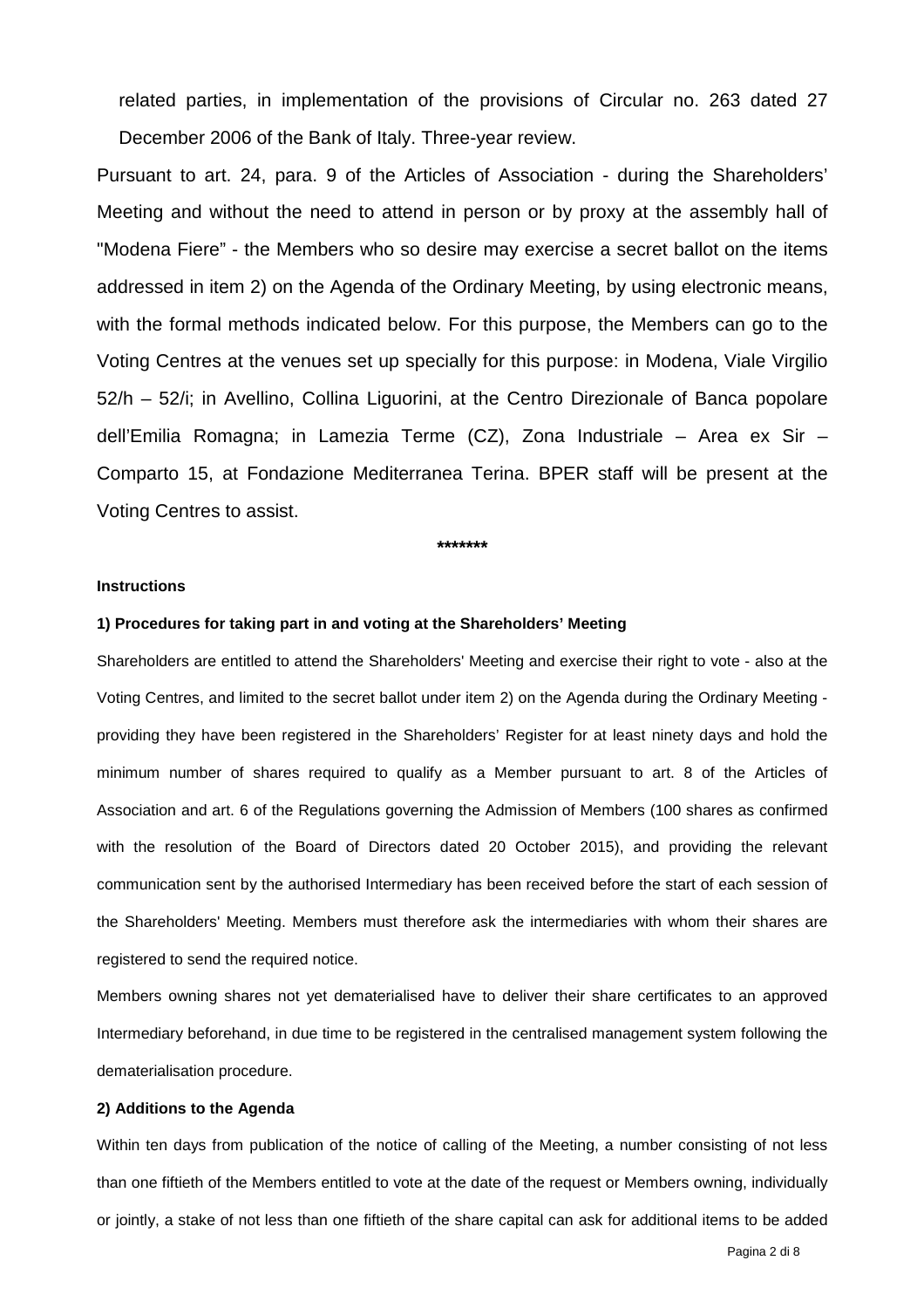to the Agenda, or they can submit motions on items that are already on the Agenda.

Such requests, together with an attestation of ownership of the shares, may be submitted in writing to the registered office of Banca popolare dell'Emilia Romagna (also referred to as the "Bank", "BPER" or the "Company") – Servizio Segreteria Generale, Via San Carlo 8/20, 41121 Modena (Italy), from Monday to Friday from 9:00 AM until 5:00 PM or by recorded delivery letter with return receipt to the same address or via certified email (PEC) to serviziosegreteriagenerale@pec.gruppobper.it.

The signatures of all Members making requests have to be certified by the Company Attorneys (as defined below), by the Intermediaries authorised to keep the accounts on which the financial instruments are recorded or by public notaries, in compliance with the requirements that are strictly necessary for identifying the applicants.

In order to issue the certifications for the purposes of this Meeting, the Company has granted special powers of attorney to a number of employees of Banca popolare dell'Emilia Romagna and of the other Italian Banks in the BPER Group. In particular, these powers have been given to employees of both Banca popolare dell'Emilia Romagna and of the other Italian Banks in the BPER Group who hold positions as Executive, Branch Manager or Deputy Manager, those that have been authorised to act as "Vicario", as well as other employees who have been specifically identified for this purpose (the "Company Attorneys"). So to have their signatures certified by Company Attorneys, Members can go to any Branch of BPER and of the other Italian banks in the BPER Group.

It should also be pointed out that Company Attorneys who are BPER employees, will be entitled, just like public notaries, to certify the signatures of Members who have shares both with BPER and with other banks or other Intermediaries (even if they do not form part of the Group). On the other hand, Company Attorneys, who are employees of other Group Banks as well as officers of banks and Intermediaries not belonging to the Group, can only certify the signatures of BPER Members who have share on deposit with them.

Members who ask for an item to be added to the Agenda have to prepare a report explaining the reason for the motions on the new items they wish to address, or the reason for the additional motions on items already on the Agenda.

This report has to be delivered to the Company in the same way as mentioned above and by the deadline envisaged under applicable legislation.

Additions to the Agenda are not allowed for topics on which, by law, the Shareholders' Meeting decides on proposals made by the Board of Directors or on the basis of a plan or a report prepared by them, other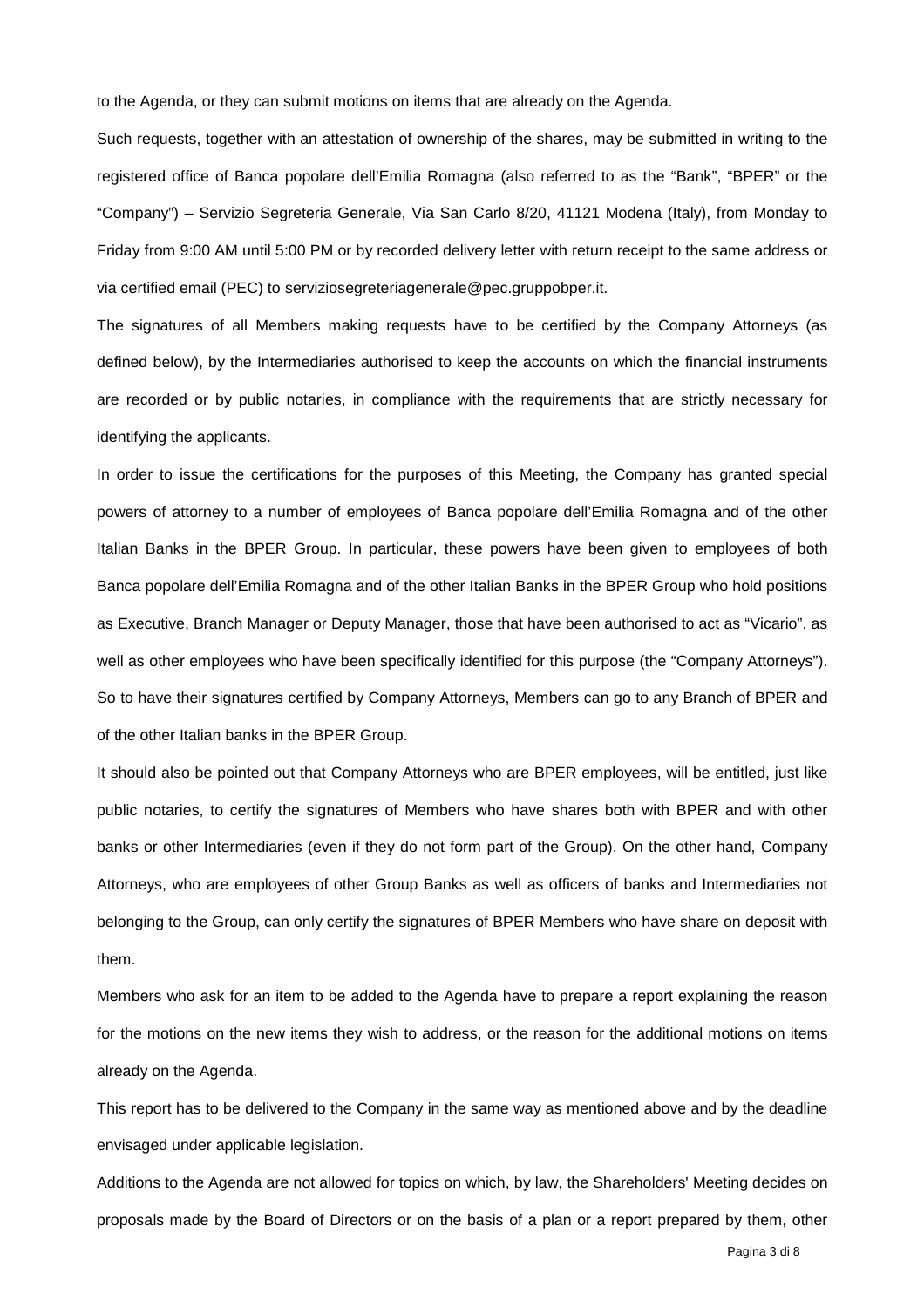than those indicated in article 125-ter, para. 1 of Legislative Decree no. 58 of 24 February 1998 (hereinafter also referred to as the Consolidated Finance Act or "CFA").

## **3) Voting by proxy**

The Members entitled to take part in the Shareholders' Meeting and having the right to vote - also at the Voting Centres, limited to the secret ballot under item 2) on the Agenda for the Ordinary Meeting - can be represented by written proxy, subject to situations of incompatibility issues or limitations provided for by the law and the Articles of Association. A proxy form is available at the Bank's registered office and at the Bank's Italian branches, as well as on its official website – www.bper.it – Governance – Corporate Bodies – Shareholders' Meeting.

The proxy document must explicitly state the name of the proxy holder and the signature of the delegating party must be certified by the Company Attorneys, by the Intermediaries who keep the accounts where the shares issued by the Company and owned by the delegating Member are recorded, or by public notaries in compliance, with the requirements that are strictly necessary for identifying the delegating parties.

A reminder that each Member cannot represent more than ten other Members by proxy, except in situations of legal representation.

Members who so desire can notify the certified proxy to the Bank before the Shareholders' Meeting by recorded delivery letter with advice of receipt to be addressed to Banca popolare dell'Emilia Romagna, Servizio Segreteria Generale, Via San Carlo 8/20, 41121 Modena, or by certified email (PEC) to serviziosegreteriagenerale@pec.gruppobper.it, clearly stating in the e-mail subject line "Shareholders' Meeting 2015 – Proxy notice". Members who opt for this solution have to ensure that the Bank receives this notice by and not later than 5:00 PM of 14 April 2016.

The original proxy document has to be handed over the first time that the delegate enters the Shareholders' Meeting or one of the Voting Centres.

If a Member has notified the proxy in advance, the delegate is asked to have the related documentation available so that it can be handed over when first entering the Meeting venue or one of the Voting Centres, to confirm that the proxy notice has reached the Bank according to the terms and methods provided.

Shareholders attending only as a proxy without personal accreditation have to prove that they hold the minimum number of shares required to qualify as a Member under art. 8 of the Articles of Association and art. 6 of the Regulations governing the Admission of Members (100 shares as confirmed with the resolution of the Board of Directors dated 20 October 2015), by showing the attestation issued by the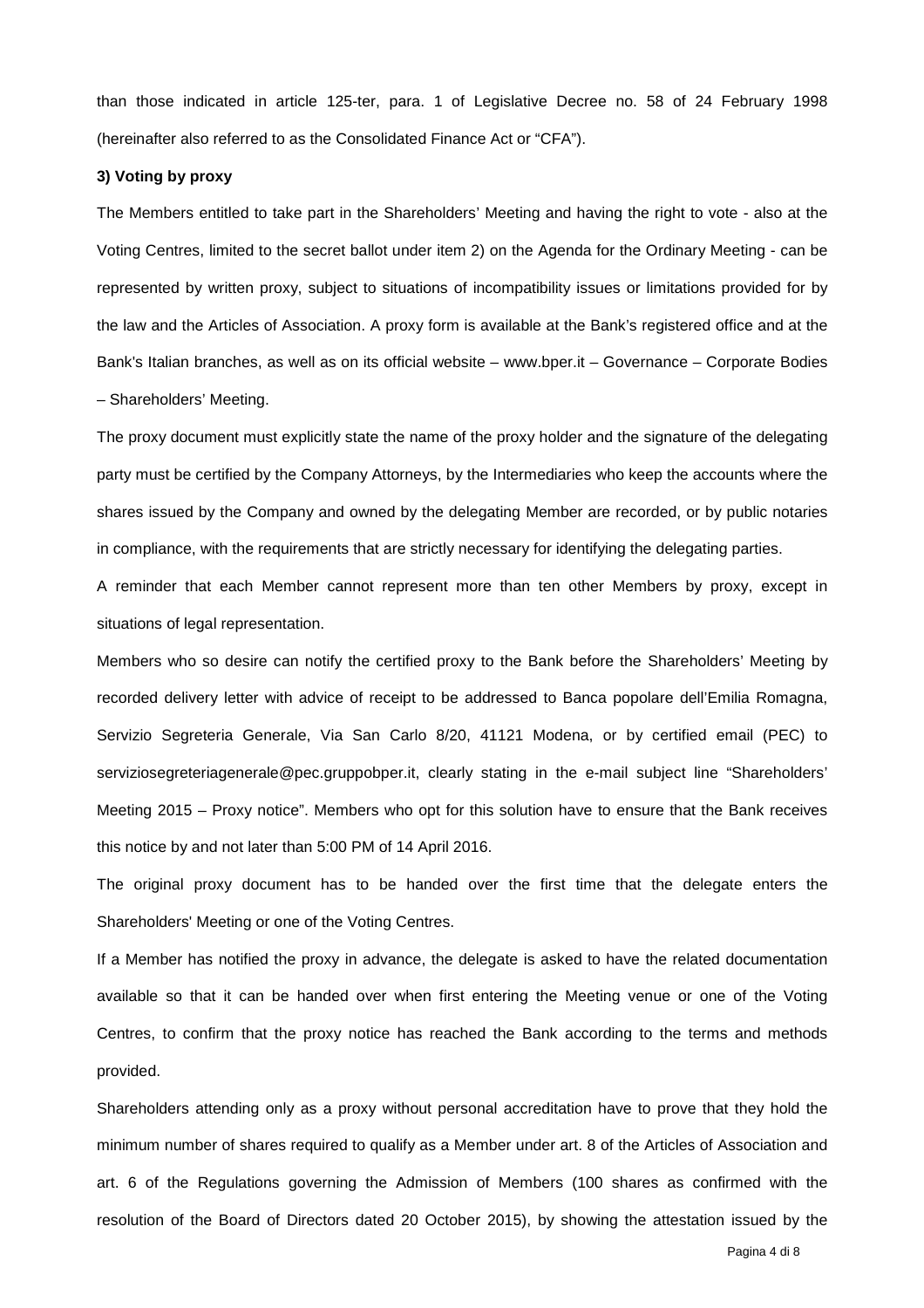intermediary that holds the account on which the shares issued by the Company and owned by the Member are registered.

#### **4) Voting by electronic means**

Voting on item 2) of the Agenda for the Ordinary Shareholders' Meeting shall take place as a secret ballot, as provided for in art. 27, para. 5 of the Articles of Association, both at the Meeting venue and at the Voting Centres, by showing the badge received on entry.

At the Voting Centres, pursuant to art. 24, para. 9 of the Articles of Association, Members who so desire may exercise a secret vote using electronic means, also during the Meeting.

BPER staff present at the Meeting and at the Voting Centres will ensure that everyone entitled to vote is properly identified.

Voting will take place by means of interactive touch-screen terminals placed inside the voting cabins, to ensure both security and secrecy.

#### **5) Explanatory reports and motions**

In accordance with current legislation, the following documentation will be made available at the Bank's registered office, at the offices of Borsa Italiana S.p.A., and on the Bank's website www.bper.it – Governance – Corporate Bodies – Shareholders' Meeting:

- by the deadline for publication of the notice of calling to the Meeting, the reports mentioned under items 2), 3) and 6) of the Agenda for the Ordinary Shareholders' Meeting, as well as the notice about the remuneration scheme as per art. 114-bis of Leg. Decree no. 58 dated 24 February 1998, as mentioned in item 5) of the Agenda for the Ordinary Shareholders' Meeting;

- at least twenty-one days prior to the Shareholders' Meeting at first calling:

- the report on the proposed amendments to the Articles of Association pursuant to art. 72 of Consob Regulation no. 11971/1999 (item 1 on the Agenda of the Extraordinary Shareholders' Meeting),
- the annual report including the draft financial statements for the year 2015, the consolidated financial statements, the report on operations and the certification required by art. 154-bis, para. 5 of Leg. Decree no. 58 of 24 February 1998 (item 1 on the Agenda of the Ordinary Shareholders' Meeting),
- the names of the candidates presented for appointment as members of the Board of Directors (item 2 on the Agenda of the Ordinary Shareholders' Meeting), together with the documentation envisaged under current law and the Articles of Association,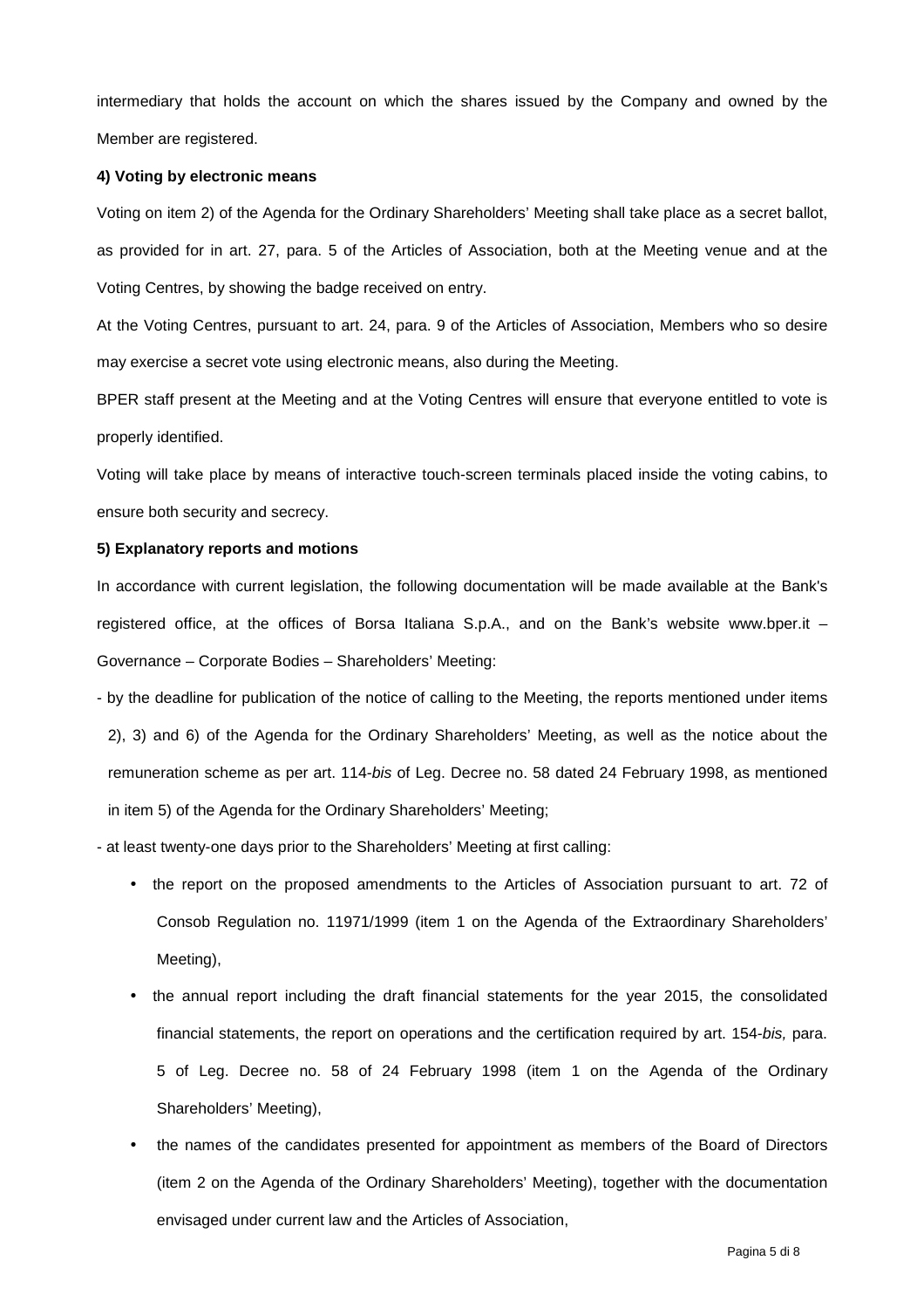the report on remuneration pursuant to art. 123-ter of Leg. Decree no. 58 of 24 February 1998, including the remuneration policies of the Banca popolare dell'Emilia Romagna Group for the year 2016 and the annual notice on implementation of the remuneration policies during the year 2015 (item 4 on the Agenda of the Ordinary Shareholders' Meeting).

Members are entitled to examine these documents and obtain a copy of them at their own expense.

#### **6) Presentation of candidates for appointment as Directors**

As regards item 2) on the Agenda of the Ordinary Shareholders' Meeting, you are reminded that Members are entitled to present the lists of candidates under the terms and methods envisaged in current law and the Articles of Association.

You are also reminded that:

- candidates for appointment as Directors have to issue a specific declaration whereby they accept their candidacy and state, under their own liability, that they are not subject to any situations of ineligibility or incompatibility, that they possess the requisites prescribed for this office by the Articles of Association and applicable legislation, and, in certain cases, also meet the independence requirements, together with full information on their personal and professional characteristics, indicating any administrative or control positions held in other companies;
- all information regarding the identity of the sponsoring Members, including their shareholdings, has to be confirmed within the terms and methods provided for under current law;
- the signature of each sponsoring Member must be certified by the Company Attorneys, or by the Intermediaries keeping the accounts where the shares issued by the Company and owned by the sponsoring Member are recorded, or by public notaries in compliance, with the requisites that are strictly required for identifying the applicants;
- each candidate can only appear on one voting list, under penalty of non-eligibility;
- each Member can submit or participate in submitting only one list of candidates; in the event of non-compliance, their signature will not be taken into account for any of the lists;
- the lists must indicate a number of candidates equal to that of the Directors to be elected, and has to present a number of candidates of the less representative gender; this number must be such as to ensure respect for gender balance within each list at least to the extent required under current law (one third), rounding up in the case of a fraction;
- the candidates on the list must be numbered progressively and at least two, who are to be specifically indicated, must possess the independence requisites established for Statutory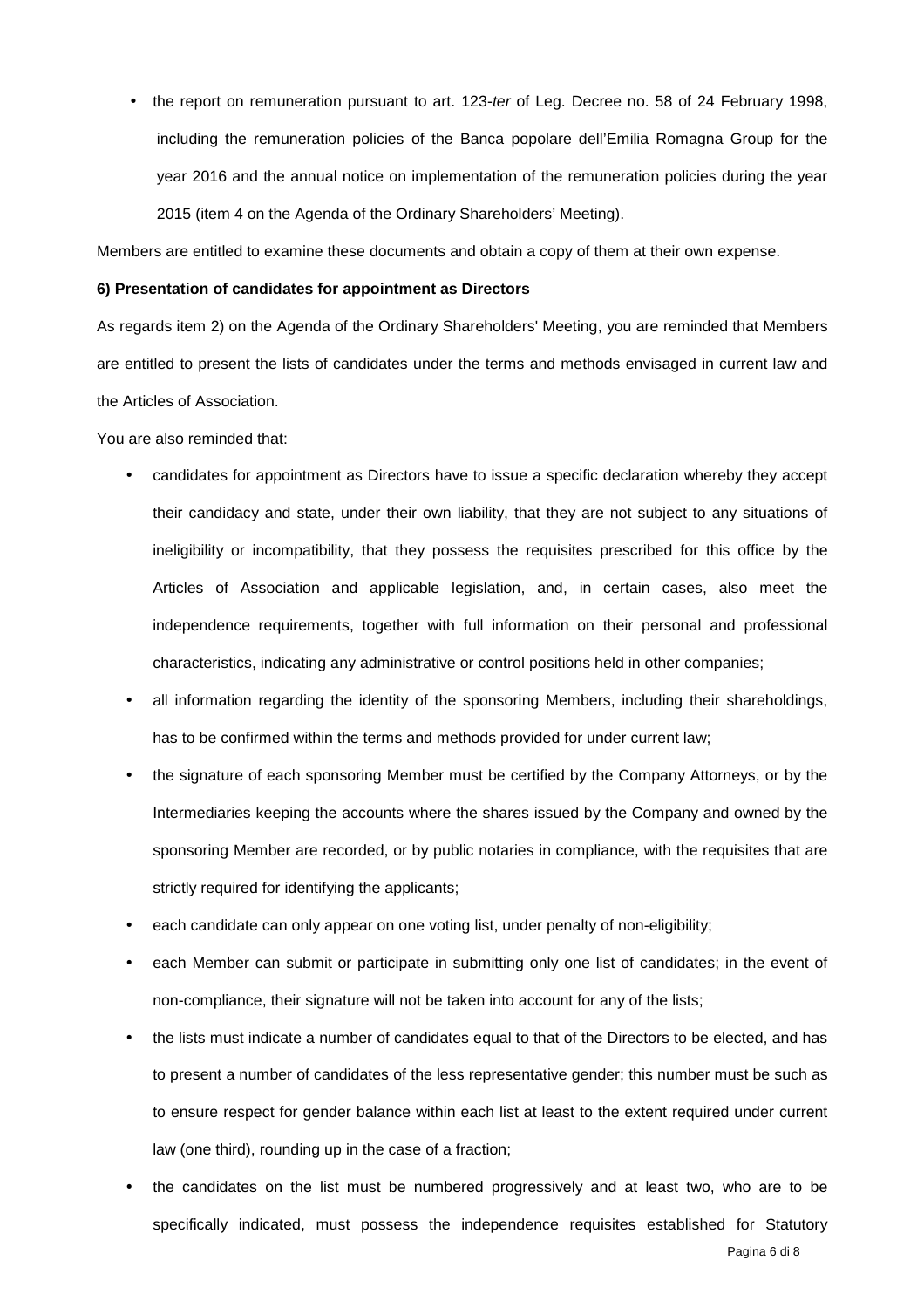Auditors in art. 148, para. 3 of Leg. Decree no. 58 of 24 February 1998, as well as any other requirements under current law;

• the list has to be presented by a minimum of 500 (five hundred) Members, or by Members holding (individually or jointly) a stake of not less than 0.50% of the share capital.

You are reminded that, in compliance with the instructions of the Bank of Italy on "Supervisory Provisions for Banks" in Circular no. 285 of 17 December 2013, First Part, Title IV, Chapter 1, Section IV, Par. 2.1, regarding the organisation and corporate governance of banks, it is advisable that the notice on the personal and professional characteristics of each Candidate for the Board of Directors should also include a curriculum vitae to help identify the theoretical profile for which each Candidate is most suited, based on the indications given by the Board of Directors on the optimum composition of the Board in terms of quantity and quality, as outlined in the document entitled "Optimum Composition of the Board of Directors in terms of quantity and quality", published on the Bank's website at www.bper.it – Governance – Corporate Bodies – Shareholders' Meeting. Members will, however, have the right to make their own assessments as regards the optimum composition of the Board and to present candidates in line with such assessments, motivating any differences of opinion with respect to the analyses performed by the Board.

As regards the amendments to the Articles of Association (item 1) on the Agenda for the Extraordinary Shareholders' Meeting), you are reminded that, pursuant to the regulation contained in the new version of art. 57 of the Articles of Association, the mandate of the Directors to be appointed during this upcoming Shareholders' Meeting to approve the financial statements for the year 2015 – and similarly, the mandate of those to be appointed during the Shareholders' Meetings to approve the financial statements for the year 2016 – will have a duration of one year.

The documentation and declarations required under current law and the Articles of Association in order to present candidates (hereinafter referred to as the "set of documents") shall be filed at the registered office of the Company at least twenty-five days prior to the Shareholders' Meeting at first calling.

The set of document required to appoint the candidates has to be delivered for filing at the registered office of the Bank, Servizio Segreteria Generale in Via San Carlo 8/20, 41121 Modena, from Monday to Friday from 9:00 AM to 5:00 PM or by certified email (PEC) to serviziosegreteriagenerale@pec.gruppobper.it.

## **7) The Bank's website**

For any further details on the Shareholders' Meeting, please consult the Bank's website: www.bper.it –